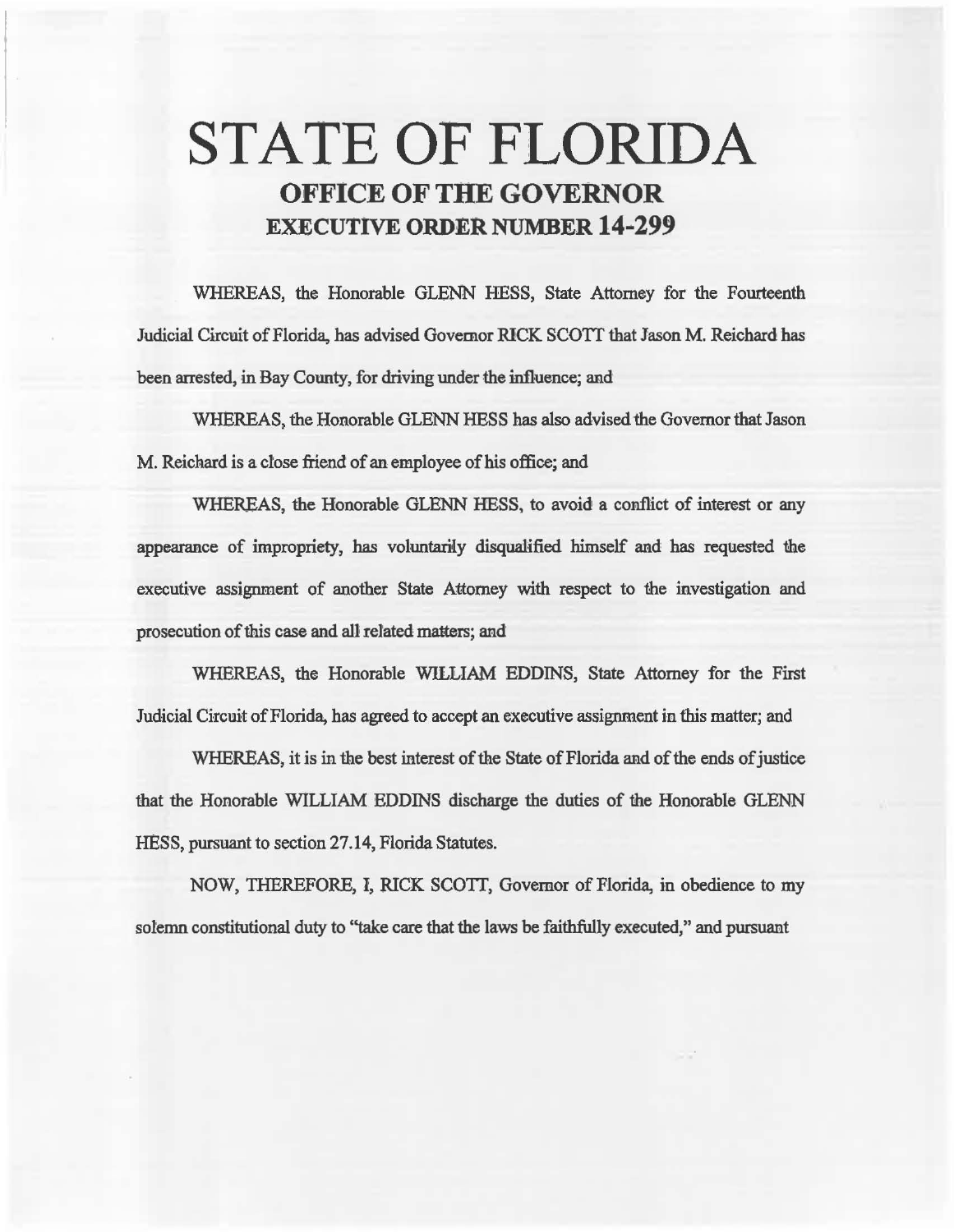to the Constitution and laws of the State of Florida, issue the following Executive Order, effective immediately:

## Section 1.

The Honorable WILLIAM EDDINS, State Attorney for the First Judicial Circuit of Florida, referred to as the "Assigned State Attorney," is assigned to discharge the duties of the Honorable GLENN HESS, State Attorney for the Fourteenth Judicial Circuit of Florida, as they relate to the investigation, prosecution and all matters related to Jason M. Reichard. Section 2.

The Assigned State Attorney or one or more Assistant State Attorneys and Investigators, who have been designated by the Assigned State Attorney, shall proceed immediately to the Fourteenth Judicial Circuit of Florida, and are vested with the authority to perform the duties prescribed herein.

## Section 3.

All residents of the Fourteenth Judicial Circuit are requested, and all public officials are directed, to cooperate and render whatever assistance is necessary to the Assigned State Attorney, so that justice may be served.

## Section 4.

The period of this Executive Assignment shall be for one (1) year, to and including November 20, 2015.